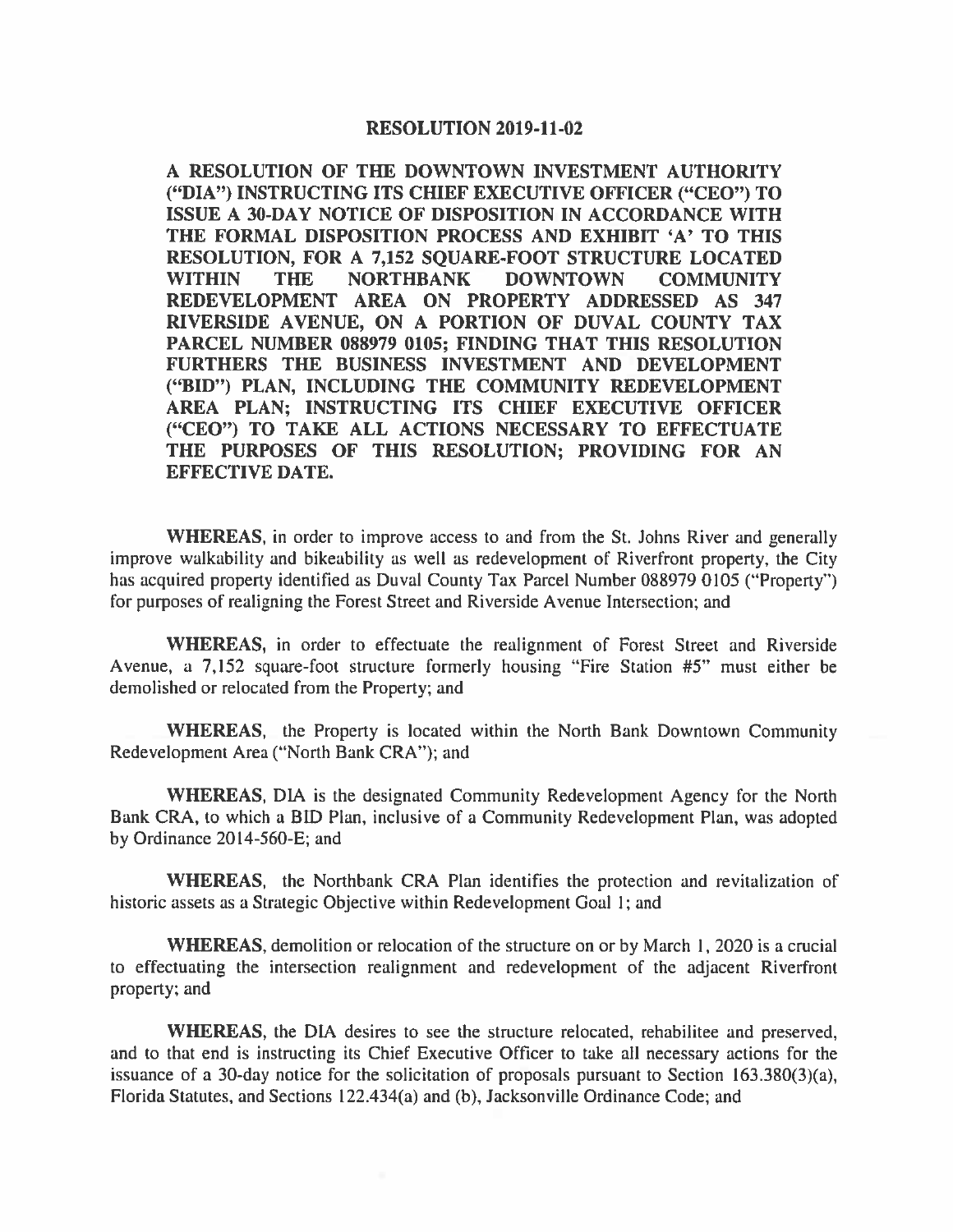## **RESOLUTION 2019-11-02** PAGE 2 OF 3

WHEREAS, the DIA finds that this resolution furthers the following Redevelopment Goals and Strategic Objectives found in the BID Plan and Northbank CRA Plan:

Redevelopment Goal 1. Reinforce Downtown as the City's unique epicenter for business, history, culture, education, and entertainment.

#### **Strategic Objective:**

Protect and revitalize historic assets

#### **Redevelopment Goal No. 4**

Improve walkability/bikeability and connectivity to adjacent neighborhoods and the St. Johns River while creating highly walkable nodes.

#### **Strategic Objective:**

Optimize the design and flow of downtown streets for pedestrian and other street level activity; return to two-way streets where appropriate.

**NOW THEREFORE, BE IT RESOLVED, by the Downtown Investment Authority:** 

The DIA finds that the recitals set forth above are true and correct and are Section 1. incorporated herein by this reference.

The DIA instructs the Chief Executive Officer to issue a Notice of Section 2. Disposition consistent with Exhibit 'A' to this resolution, in accordance with the Formal Disposition Process and otherwise take all necessary actions to effectuate the purposes of this resolution.

Section 3. This Resolution shall become effective on the date it is signed by the Chair of the DIA Board.

[SIGNATURES ON FOLLOWING PAGE]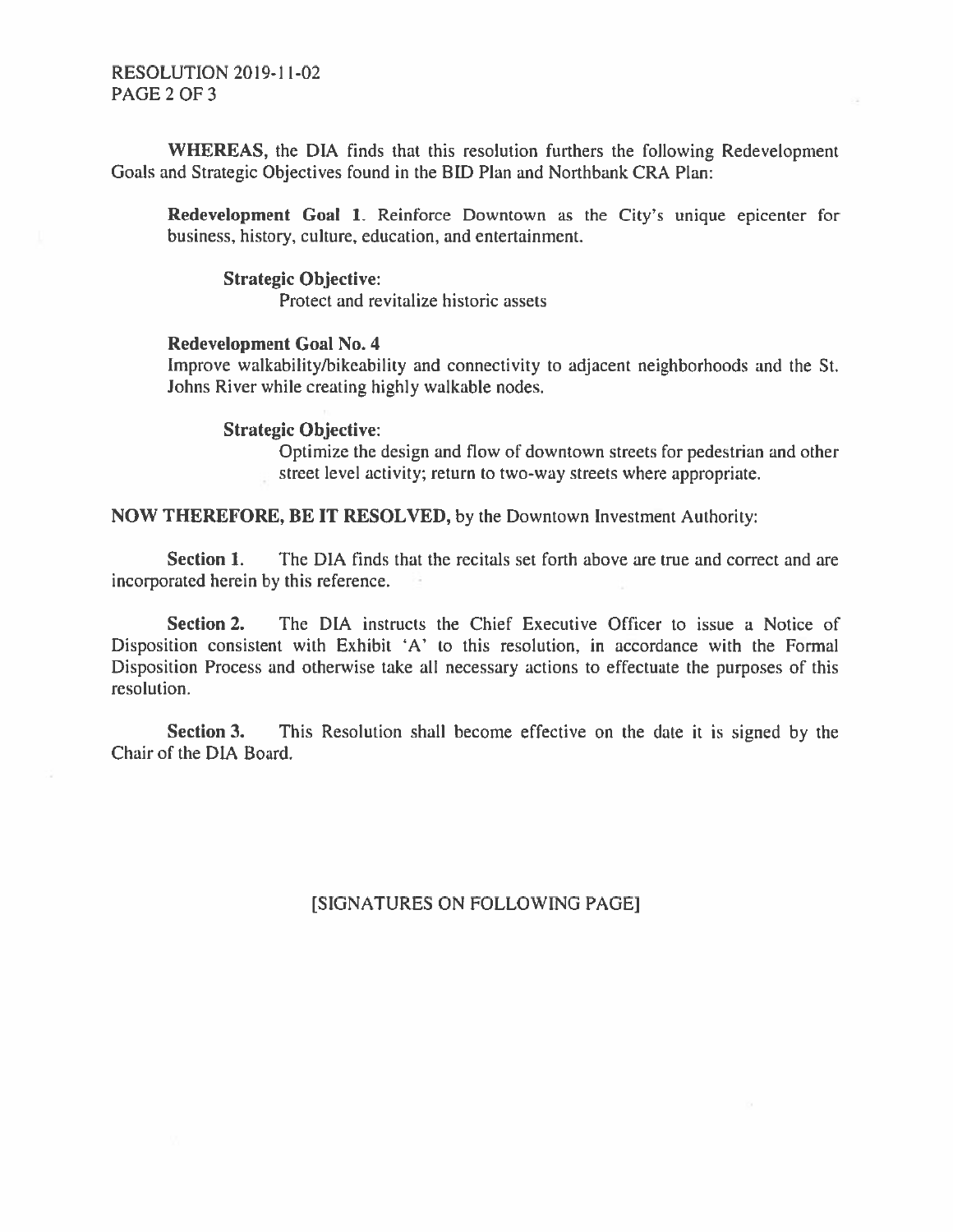**RESOLUTION 2019-11-02** PAGE 3 OF 3

WITNESS:

# DOWNTOWN INVESTMENT AUTHORITY

Craig Gibbs, Chairman

VOTE: In Favor:  $\frac{6}{\sqrt{2}}$  Opposed:  $\frac{0}{\sqrt{2}}$  Abstained:  $\frac{0}{\sqrt{2}}$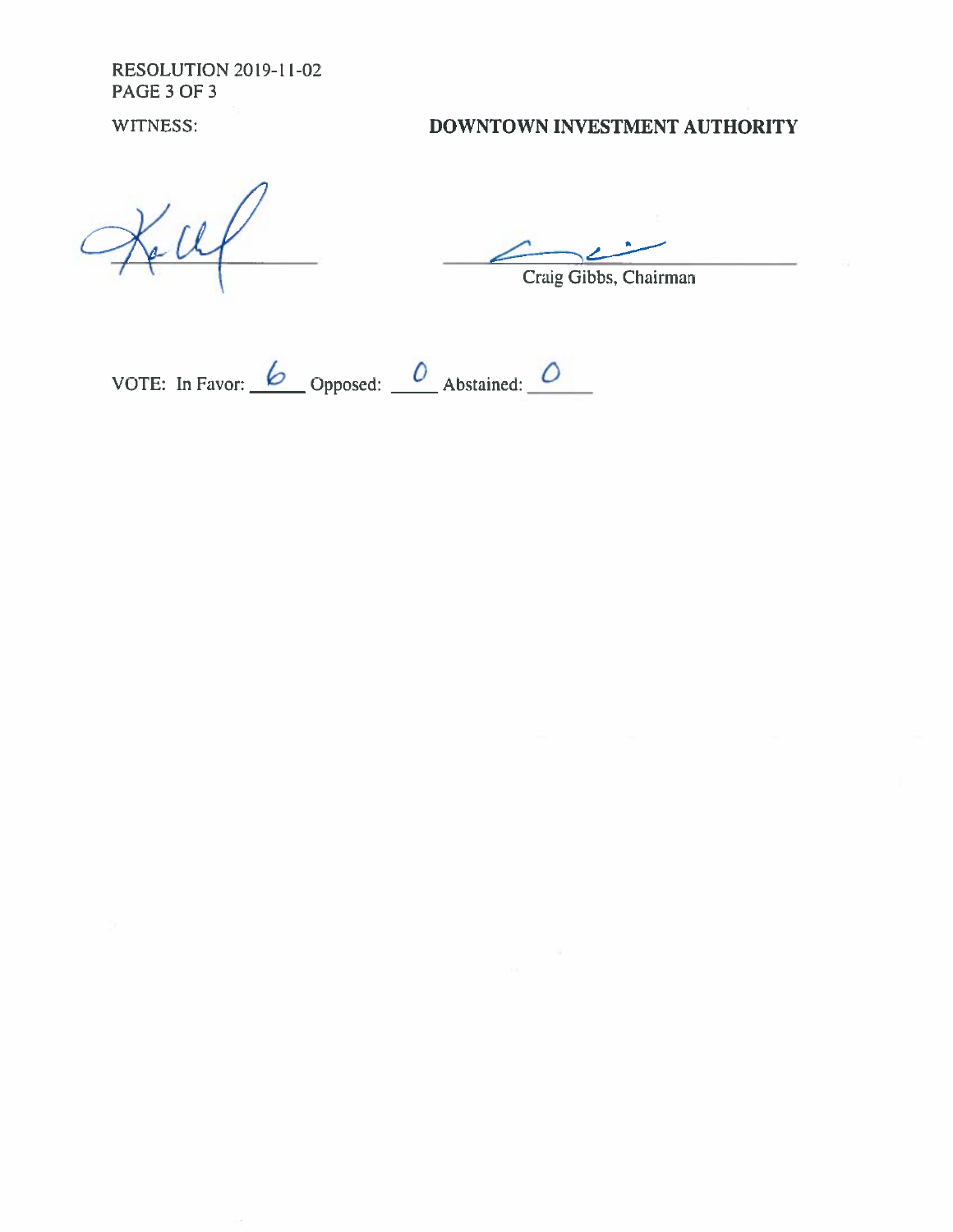# RESOLUTION 2019-11-02 EXHIBIT 'A'

# **NOTICE OF INTENT TO DISPOSE OF A 7,152 SQUARE-FOOT STRUCTURE LOCATED WITHIN THE NORTH BANK DOWNTOWN COMMUNITY REDEVELOPMENT AREA ON PROPERTY ADDRESSED AS 347 RIVERSIDE AVENUE, ON A PORTION OF DUVAL COUNTY TAX PARCEL NUMBER 088979 0105; THE STRUCTURE IS A FORMER FIRESTATION.**

The Downtown Investment Authority ("DIA") as the Community Redevelopment Agency for the NorthBank Downtown Community Redevelopment Area ("CRA") hereby gives public notice pursuant to Section 163.380(3)(a), Florida Statutes and Section 122.434, Jacksonville Code of Ordinances, of its intent to dispose of a City-owned structure generally located on Riverside Avenue at the terminus of Forest Street, on property addressed as 347 Riverside Avenue, Jacksonville, Florida 32202, on a portion of Duval County Tax Parcel 088979 0105, as illustrated by the below map:



The purpose of this Notice is not to convey any interest in real property. The purpose is to seek proposals to preserve the structure known as "Fire Station #5" by relocating it to an alternative site, preferably within the Brooklyn/Riverside neighborhood. Proposals must have an alternative property identified and demonstrate that the person or entity submitting the proposal has or will have an interest in that property, either by contract, lease or ownership. The person or entity submitting the proposal must affirm that upon relocation of Fire Station #5, the structure will be rehabilitated and preserved.

Proposals must include:

- i) A purchase price for conveyance of the structure in its "As In" condition;
- ii) Identification of an alternative property and demonstration of site control either by contract, lease or by ownership;
- iii) If the proposal requests any City funding, a business plan for the proposed use of structure, and expected ROI to the City including ad valorem and other tax generated to the City
- iv) A signed cost estimate by a company or contractor for the relocation of the structure;

1 ADOPTED